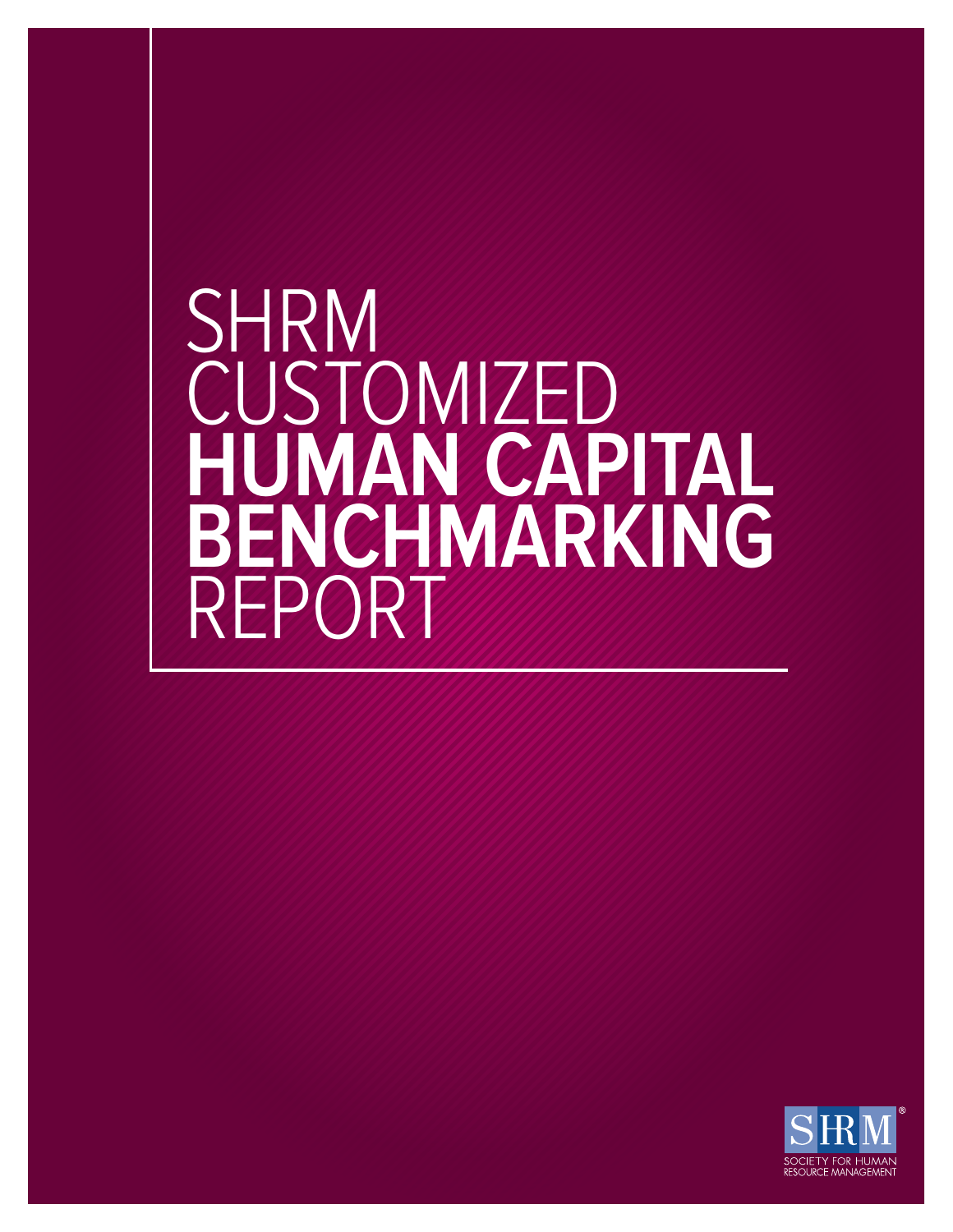# THANK YOU FOR ORDERING A SHRM CUSTOMIZED HUMAN CAPITAL BENCHMARKING REPORT

Your report is based on the following criteria:

#### SELECTION CRITERIA

**Industry:** All Industries **Staff Size:** All Sizes

SHRM Customized Health Care, Employee Benefits Prevalence, Paid Leave and Talent Acquisition Reports are also available. Please visit our web site at shrm.org/benchmarks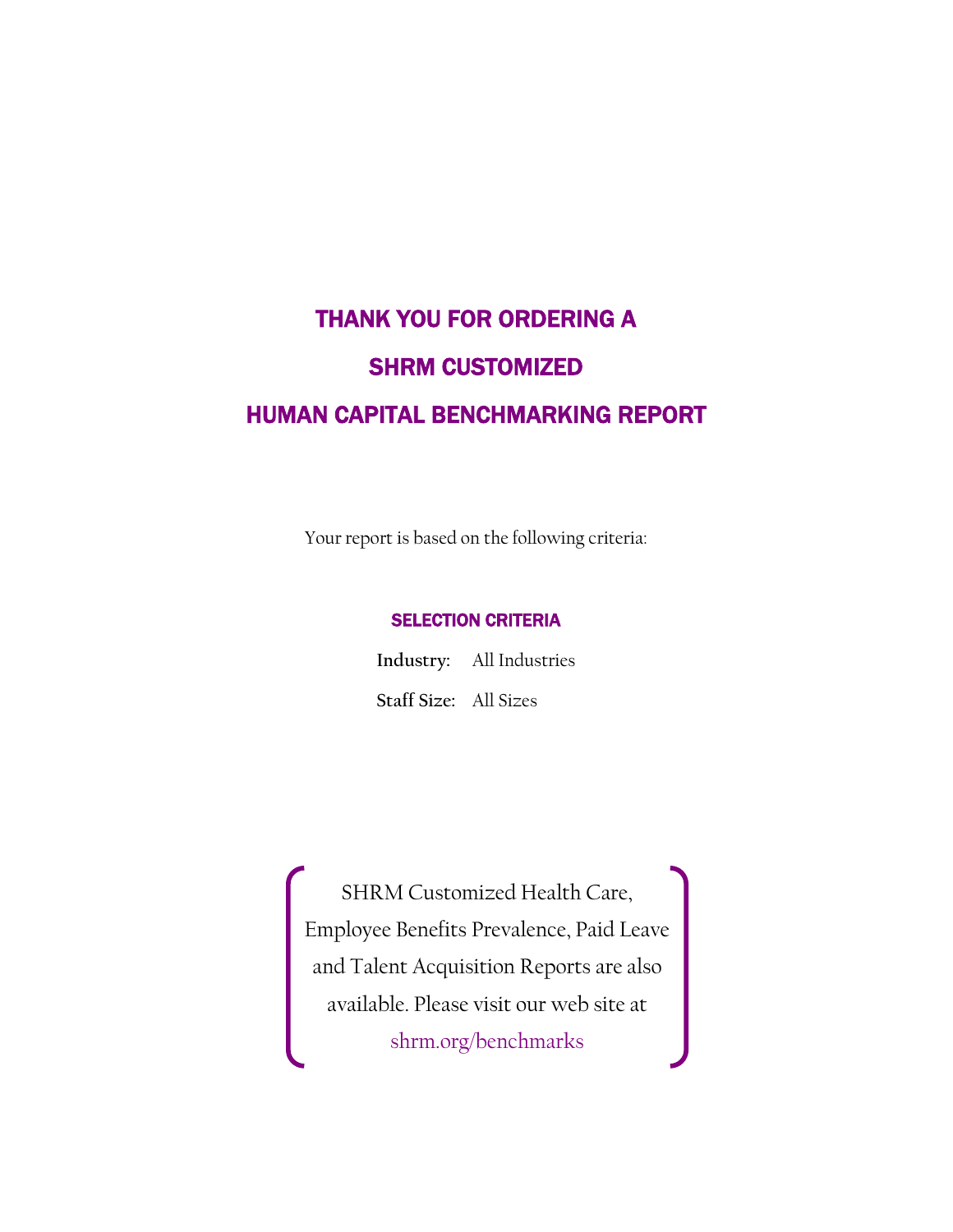#### **LICENSE AGREEMENT FOR THE SHRM CUSTOMIZED BENCHMARKING REPORT**

By opening and using this SHRM Customized Benchmarking Report (the "Report"), you ("User") hereby agree as follows:

(i) That the Society for Human Resource Management is the exclusive copyright owner of the Report.

(ii) Provided that the required fee for use of the Report by User has been paid to SHRM, User has the right, by this License, to use the Report solely for the internal purposes of their employer ("Company") or for the internal purposes of a single client of Company ("Single Client"), and to make or distribute copies of the Report to other employees within the Company or to employees within the Single Client, provided that such other Company employees or Single Client employees may only use the Report for the internal purposes of the Company or Single Client. Except as allowed above with respect to use by employees of Company for the internal purposes of Company or employees of Single Client for the internal purposes of Single Client, neither User, Company nor Single Client has any right to print, make or distribute any copies, in any media, of the Report.

(iii) Neither User, Company nor Single Client has any right to sell or sublicense, loan or otherwise convey or distribute the Report or any copies thereof in any media to any third parties outside of the Company or Single Client.

© 2017 Society for Human Resource Management. All rights reserved.

The Society for Human Resource Management (SHRM) is the world's largest HR professional society, representing 285,000 members in more than 165 countries. For nearly seven decades, the Society has been the leading provider of resources serving the needs of HR professionals and advancing the practice of human resource management. SHRM has more than 575 affiliated chapters within the United States and subsidiary offices in China, India and United Arab Emirates. Visit us at shrm.org.

This publication may not be reproduced, stored in a retrieval system or transmitted in whole or in part, in any form or by any means, electronic, mechanical, photocopying, recording or otherwise, without the prior written permission of the Society for Human Resource Management, 1800 Duke Street, Alexandria, VA 22314, USA.

#### **Disclaimer**

This report is published by the Society for Human Resource Management (SHRM). SHRM cannot accept responsibility for any errors or omissions or any liability resulting from the use or misuse of any such information.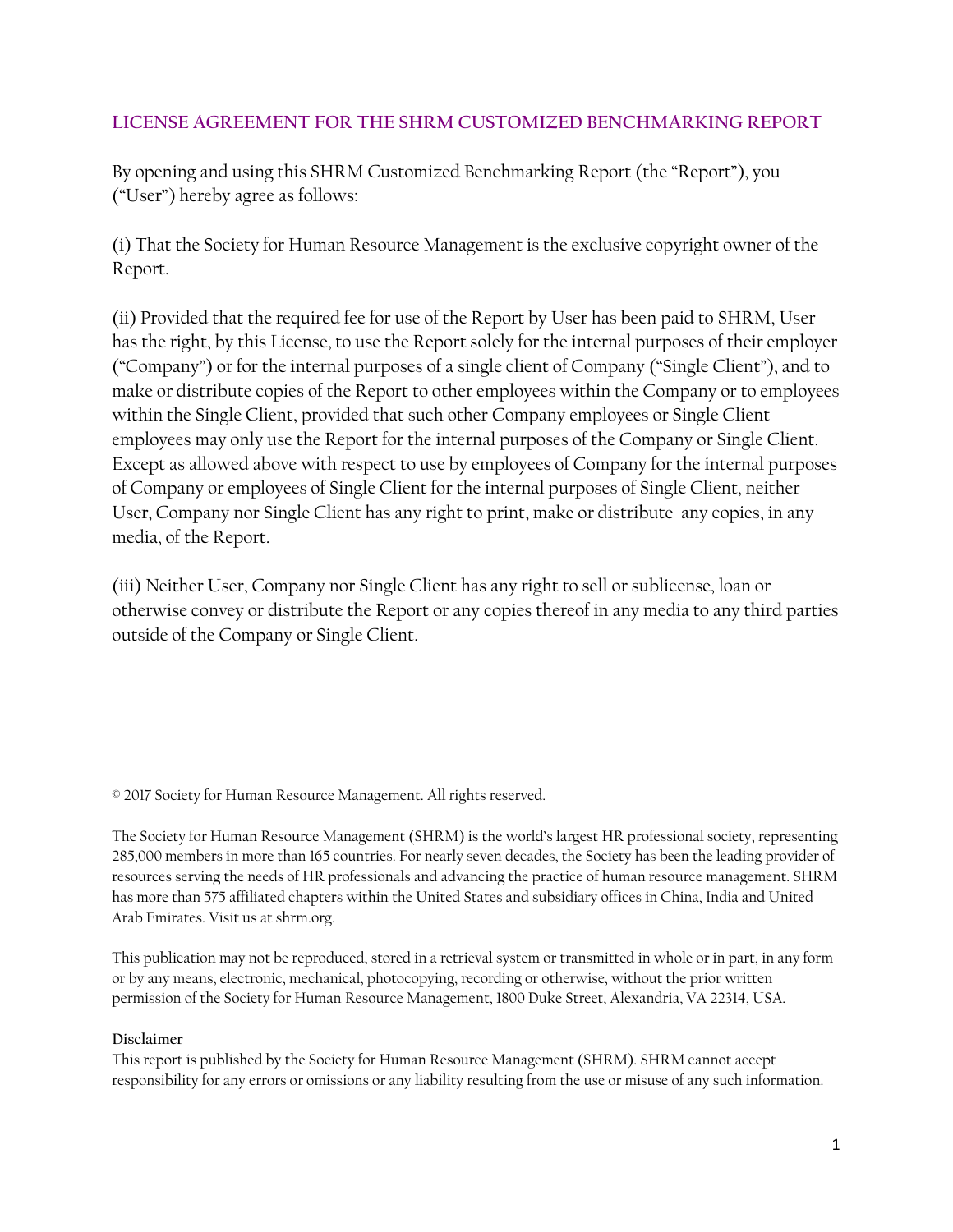# TABLE OF CONTENTS

| License Agreement for the SHRM Customized Benchmarking Report        |  |
|----------------------------------------------------------------------|--|
| A Guide to Your SHRM Customized Benchmarking Report                  |  |
| Customized Tables Based on Your Criteria                             |  |
| Human Capital Glossary of Metric Terms, Definitions and Calculations |  |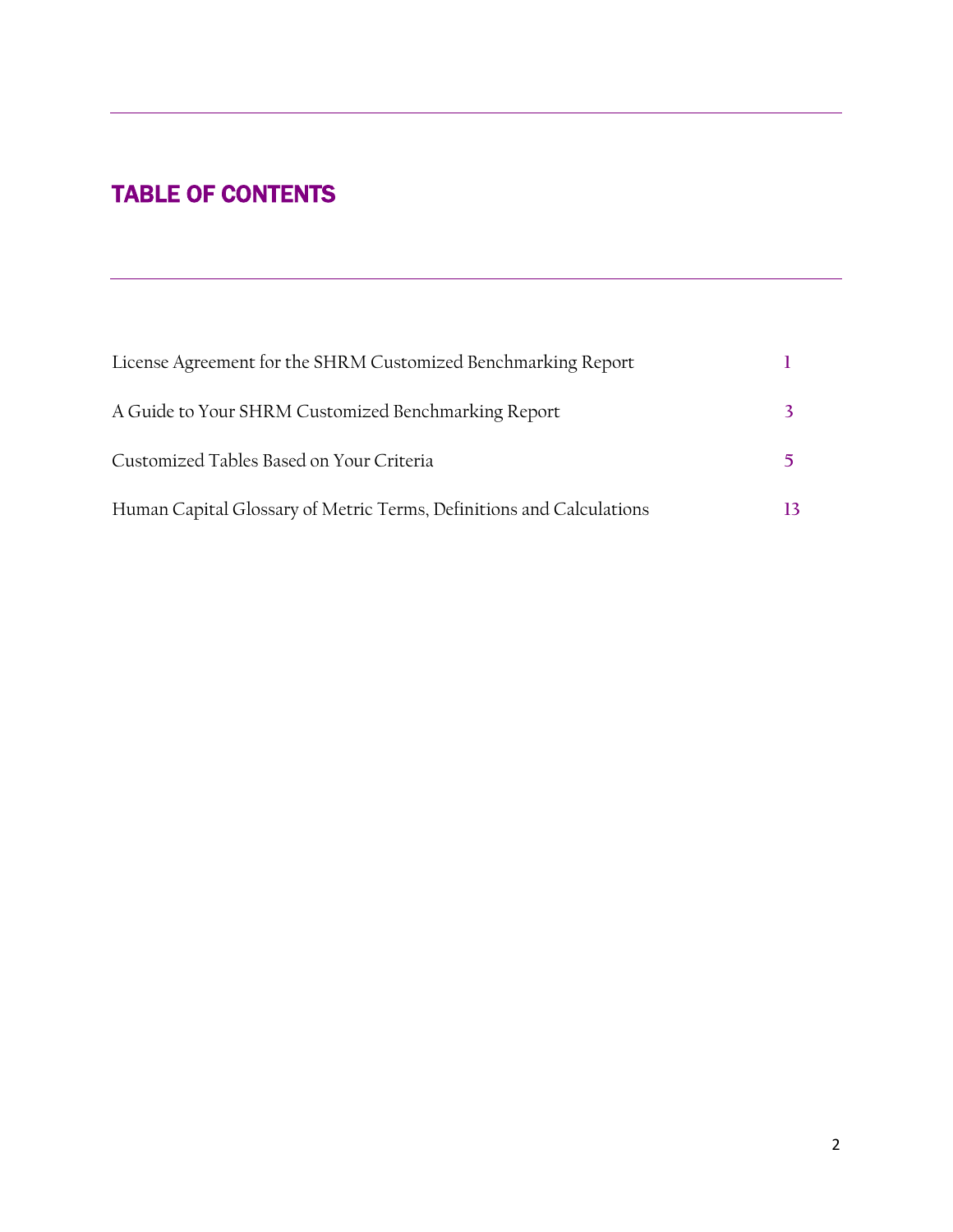# A GUIDE TO YOUR SHRM CUSTOMIZED BENCHMARKING REPORT

## **Understanding the Data**

As you compare your own data against other organizations, please keep the following in mind:

1. This report is based on data derived from the SHRM Customized Benchmarking Database, which contains organizational data from a random sample of SHRM members. The report is designed to target companies that closely match the selected criteria to allow for a more focused and comparable analysis and interpretation. Therefore, any interpretations of these data should be kept within this context.

2. A deviation between your figure for any benchmarking measure and the comparative figure is not necessarily favorable or unfavorable; it is merely an indication that additional analyses may be needed. Benchmarking measures that relate more closely to the context of your organization's industry and staff size are more descriptive and meaningful than information that is more generic in nature, such as all industries combined. The larger the discrepancy between your figure and those found in this

report, the greater the need for additional scrutiny.

3. In cases where you determine that potentially serious deviations do exist, it may be helpful to go back and calculate the same benchmarking measure for your organization over the past several years to identify any trends that may exist.

4. The information in this report should be used as a tool for decision-making rather than an absolute standard. Because companies differ in their overall business strategy, location, staff size and other factors, any two companies can be well managed, yet some of their benchmarking measures may differ greatly. No decision should be made solely based on the results of any one study.

## **Working with the Data**

The information in this report is designed to be a tool to help you evaluate decisions and activities that affect your organization. When reviewing these data, it is important to realize that business strategy, organizational culture, leadership behaviors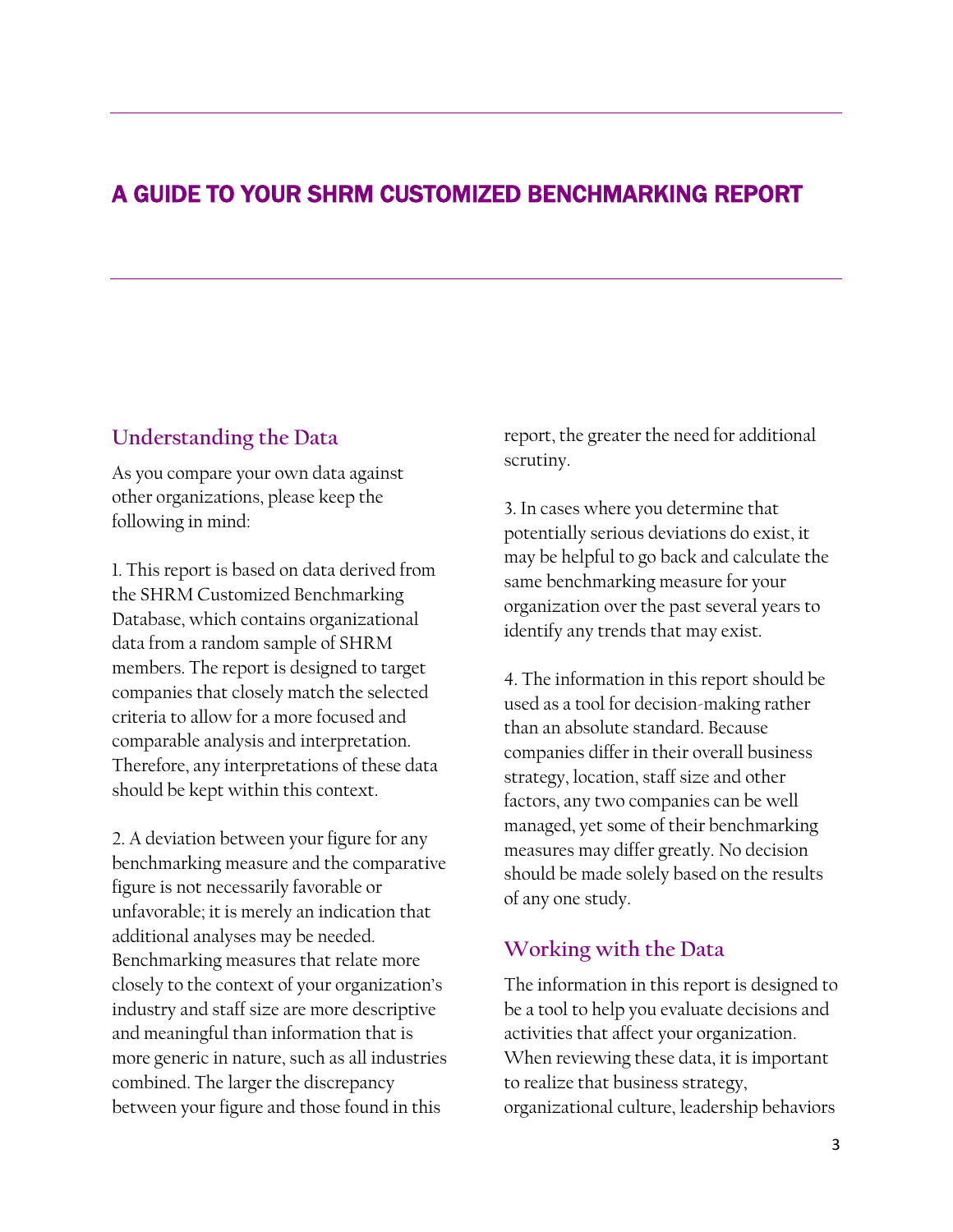and industry pressures are just a few of the many factors that drive various organizational measures. Absolute measures are not meaningful in isolation—they should be compared with one or more measures to determine whether a satisfactory level exists. Other measures, for example, might be your organization's past results in this area or comparatives based on organization staff size, industry or geographic location.

Each table in the report contains customized benchmarks in aggregated form. There may be discrepancies between your organization's benchmarks and the average or median numbers for a particular category. It is particularly helpful to communicate to stakeholders that just because your organization has benchmarks that are different from the average or median, it does not mean they are favorable or unfavorable. Rather, it may be the result of a particular total organizational strategy, special circumstances or other business initiatives

that cause differences with your organization's benchmarks.

#### **Notes**

The data in this report were collected from May to July 2017 and reflect fiscal year 2016.

The number of respondents, indicated by "n," is composed of the organizations that responded to the specific benchmark. Therefore, the number of peer organizations may vary from benchmark to benchmark. The percentile is the percentage of responses in a group that have values less than or equal to that particular value. The median is the 50th percentile. The average, or mean, is the sum of the responses divided by the total number of responses.

Some benchmarks are less frequently collected by organizations or may be more difficult to obtain. Some data are not displayed when there are fewer than five organizations for a specific metric.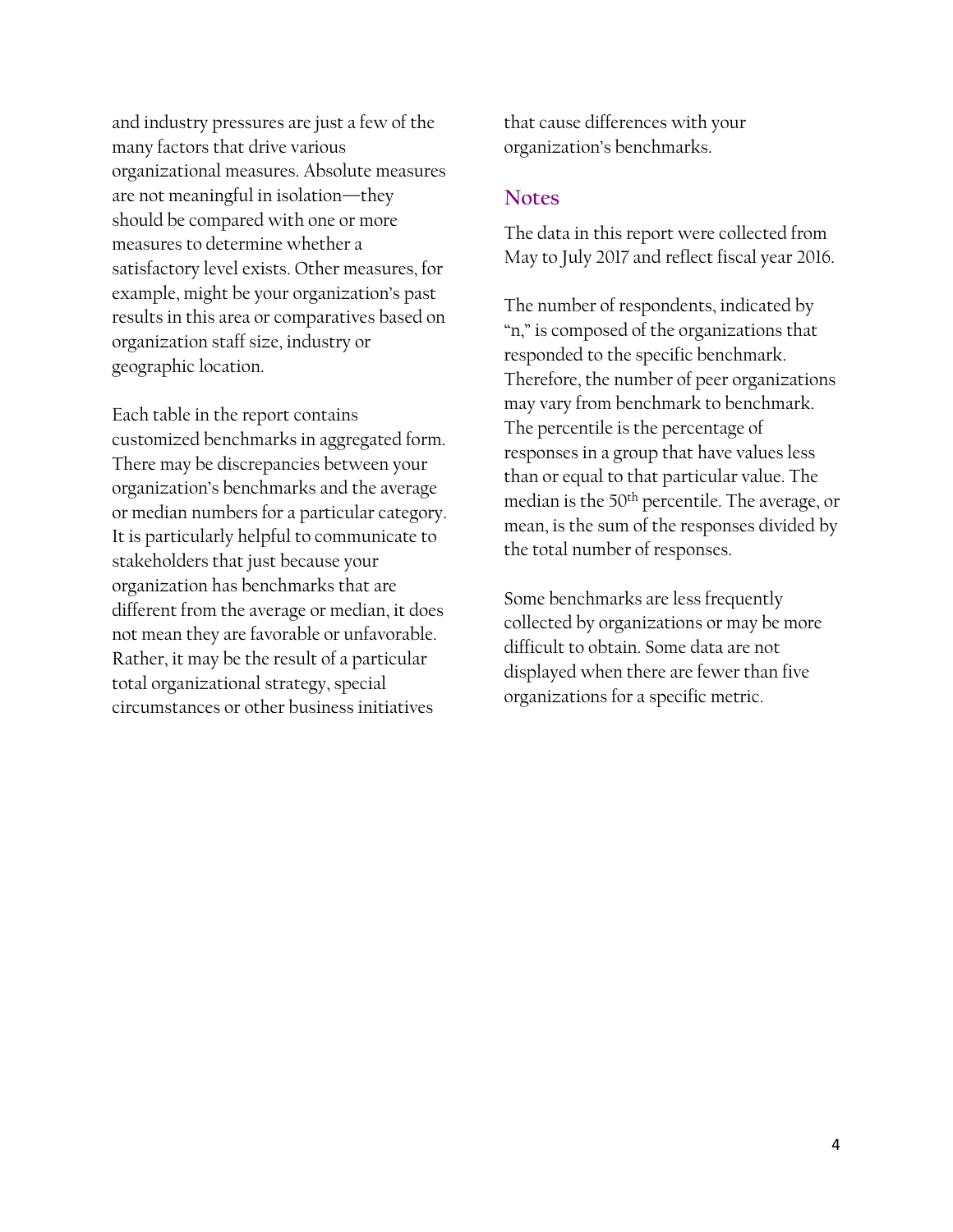# BENCHMARKING REPORT

## ORGANIZATIONAL DATA

|                                    | $\mathbf n$ | 25 <sub>th</sub><br>Percentile | Median    | 75th<br>Percentile | Average   |
|------------------------------------|-------------|--------------------------------|-----------|--------------------|-----------|
| Revenue per FTE                    | 413         | \$85,714                       | \$168,350 | \$305,556          | \$351,262 |
| Net income before taxes<br>per FTE | 312         | \$0                            | \$9,859   | \$52,806           | \$56,708  |
| Gross Profit Margin                | 310         | $0.0\%$                        | 8.8%      | 29.2%              | 12.1%     |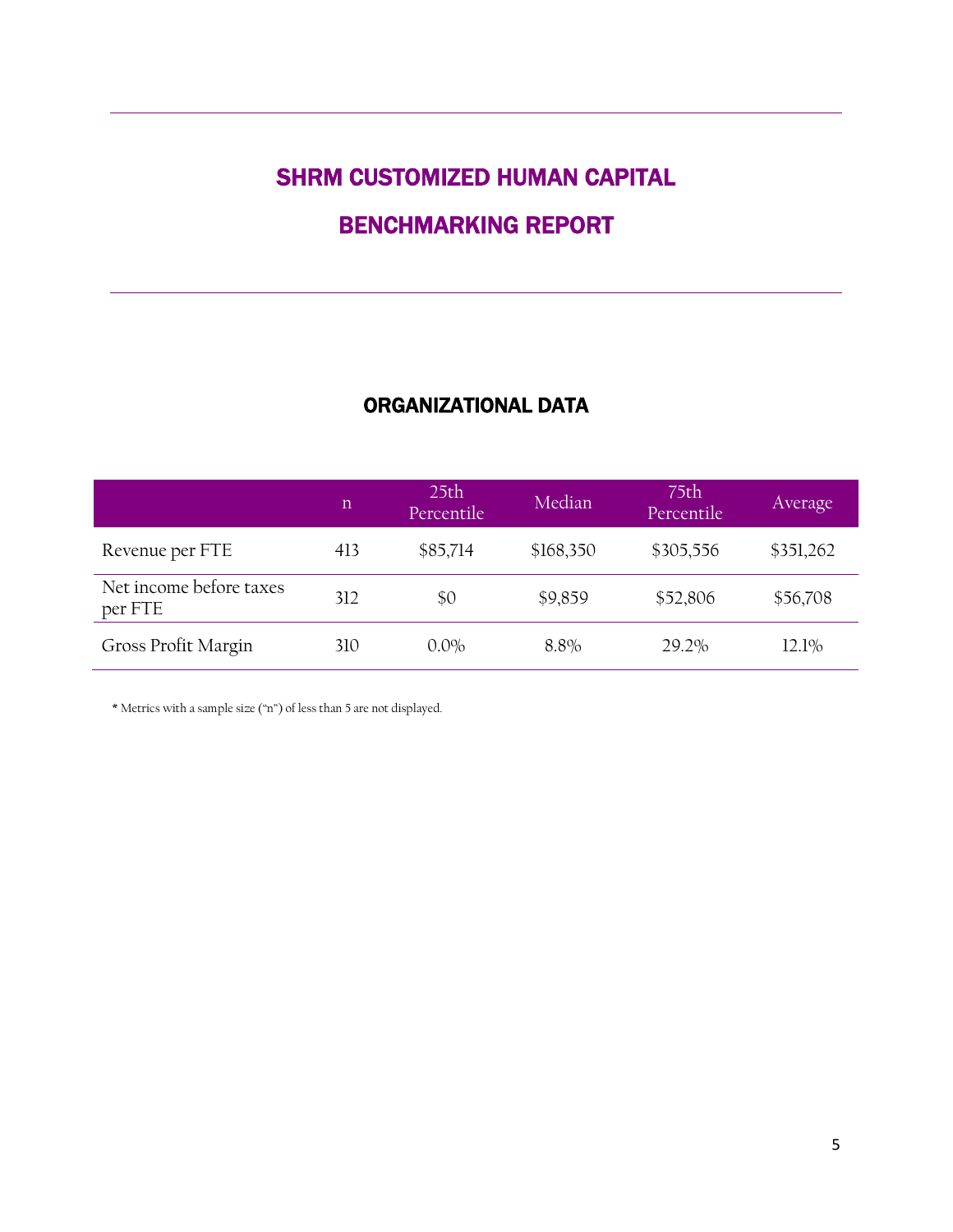# BENCHMARKING REPORT

# ORGANIZATIONAL DATA

|                 |       | Yes' | חמ  |
|-----------------|-------|------|-----|
| Succession plan | 1,560 | 43%  | 57% |

|                                            | Positions Included Within the<br>Organization's Succession Plan |
|--------------------------------------------|-----------------------------------------------------------------|
| n                                          | 647                                                             |
| Executive team                             | 79%                                                             |
| Senior management                          | 70%                                                             |
| Middle management                          | 47%                                                             |
| Individual contributor:<br>professional    | 27%                                                             |
| Individual contributor:<br>nonprofessional | 17%                                                             |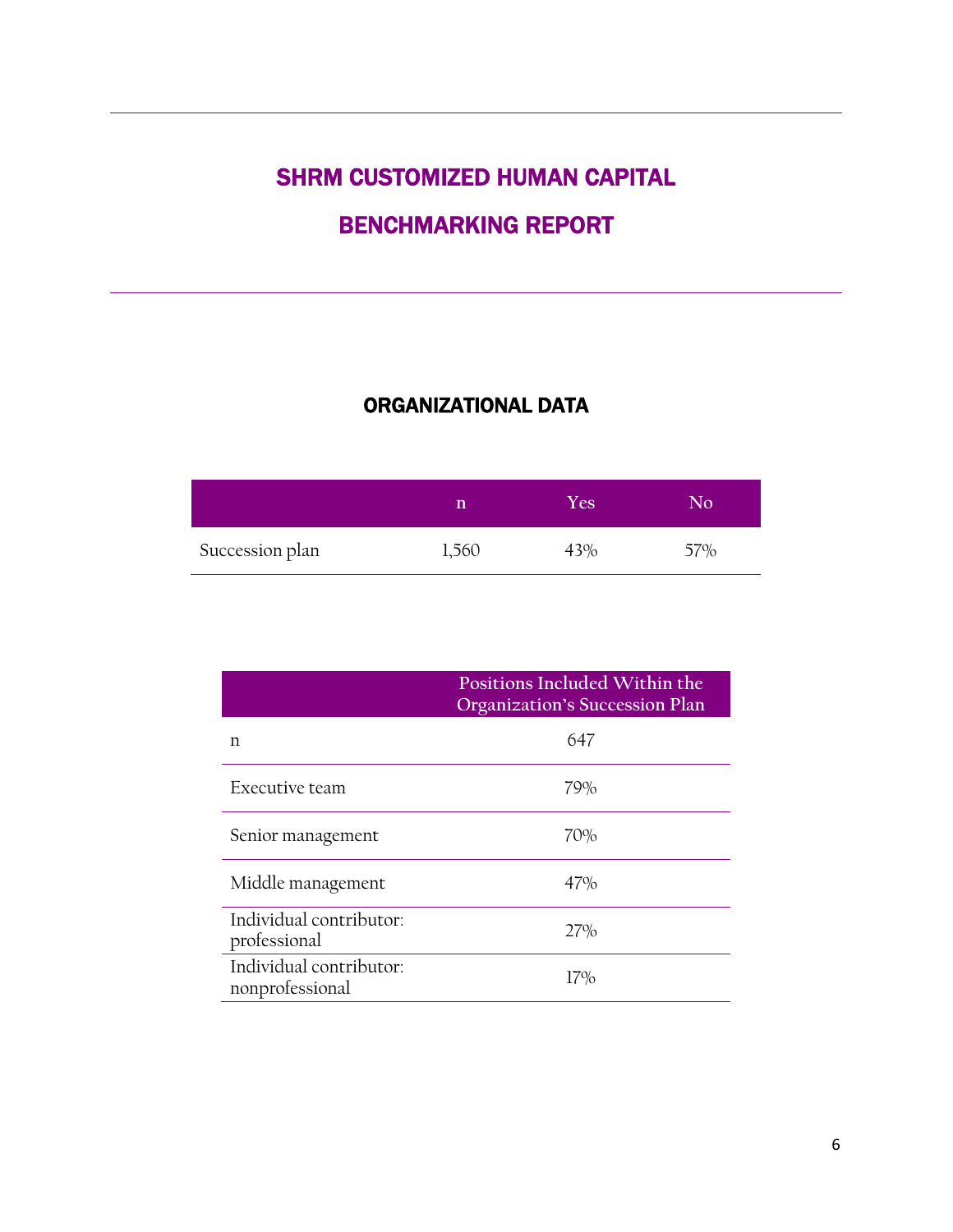# BENCHMARKING REPORT

## SPAN OF CONTROL DATA

|                                          | $\mathbf n$ | 25 <sub>th</sub><br>Percentile | Median              | 75 <sub>th</sub><br>Percentile | Average              |
|------------------------------------------|-------------|--------------------------------|---------------------|--------------------------------|----------------------|
| <b>Executive level</b>                   | 998         | 4 direct<br>reports            | 5 direct<br>reports | 8 direct<br>reports            | 7 direct<br>reports  |
| Middle management                        | 891         | 5 direct<br>reports            | 8 direct<br>reports | 14 direct<br>reports           | 12 direct<br>reports |
| Nonmanagement/individual<br>contributors | 684         | 0 direct<br>reports            | 0 direct<br>reports | 4 direct<br>reports            | 4 direct<br>reports  |
| Nonexempt (hourly)<br>nonmanagement      | 642         | 0 direct<br>reports            | 0 direct<br>reports | 3 direct<br>reports            | 3 direct<br>reports  |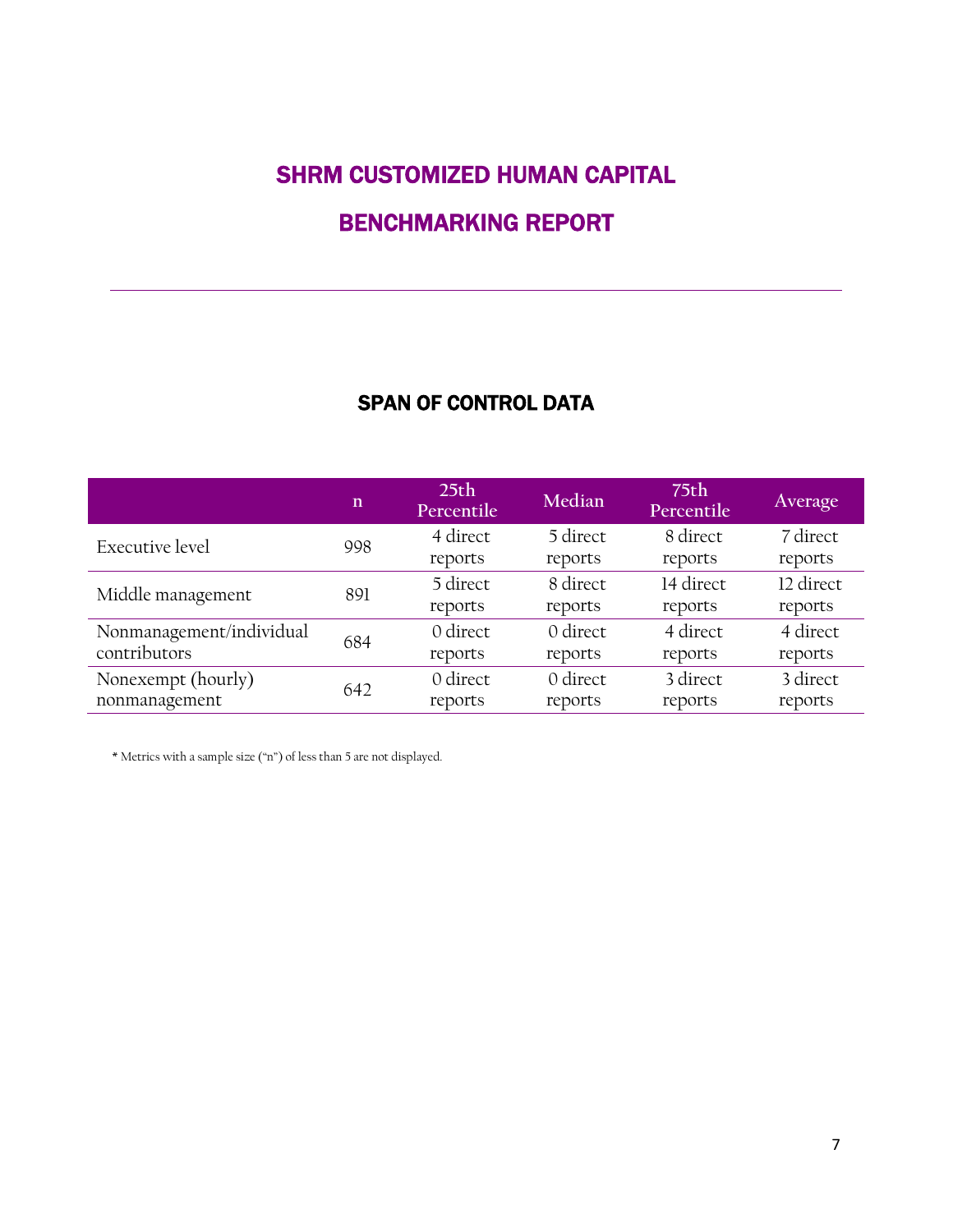# BENCHMARKING REPORT

# HR DEPARTMENT DATA

|                                                              | <b>Reporting Structure</b><br>for the Head of HR |
|--------------------------------------------------------------|--------------------------------------------------|
| n                                                            | 1,798                                            |
| Chief executive officer (CEO)                                | 36%                                              |
| President/owner                                              | 26%                                              |
| Chief operating officer (COO)                                | $9\%$                                            |
| Head of operating unit                                       | $4\%$                                            |
| Chief financial officer (CFO)                                | $11\%$                                           |
| Head of administration/chief<br>administration officer (CAO) | 5%                                               |
| Other                                                        | $11\%$                                           |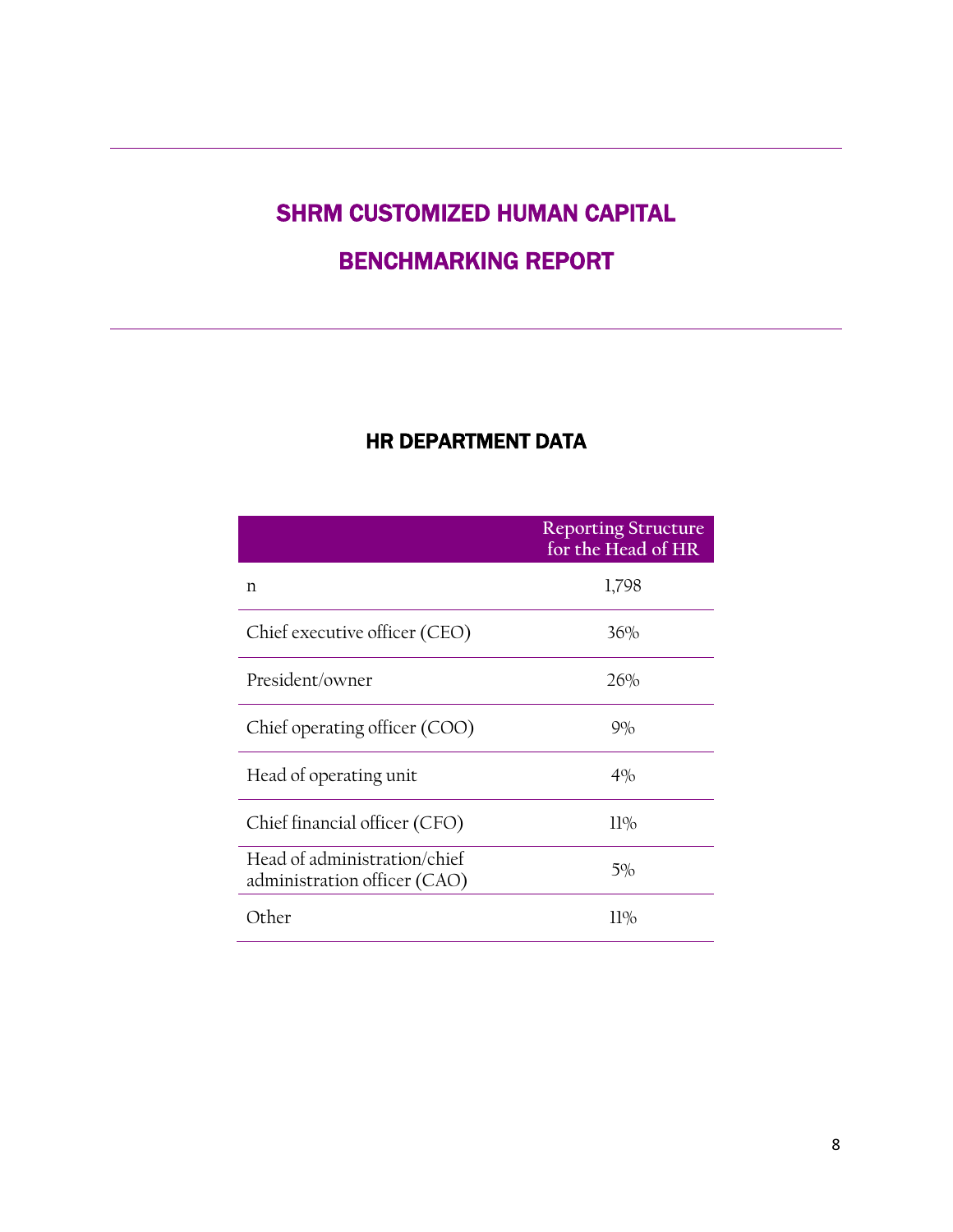# BENCHMARKING REPORT

## HR DEPARTMENT DATA

|                                           | $\mathbf n$ | 25 <sub>th</sub><br>Percentile | Median  | 75th<br>Percentile | Average |
|-------------------------------------------|-------------|--------------------------------|---------|--------------------|---------|
| HR-to-employee ratio                      | 1,401       | 0.99                           | 1.58    | 2.70               | 2.60    |
| HR-expense-to-<br>operating-expense ratio | 220         | $0.6\%$                        | $1.2\%$ | $2.4\%$            | 2.9%    |
| HR-expense-to-FTE<br>ratio                | 396         | \$758                          | \$1,344 | \$2,702            | \$2,389 |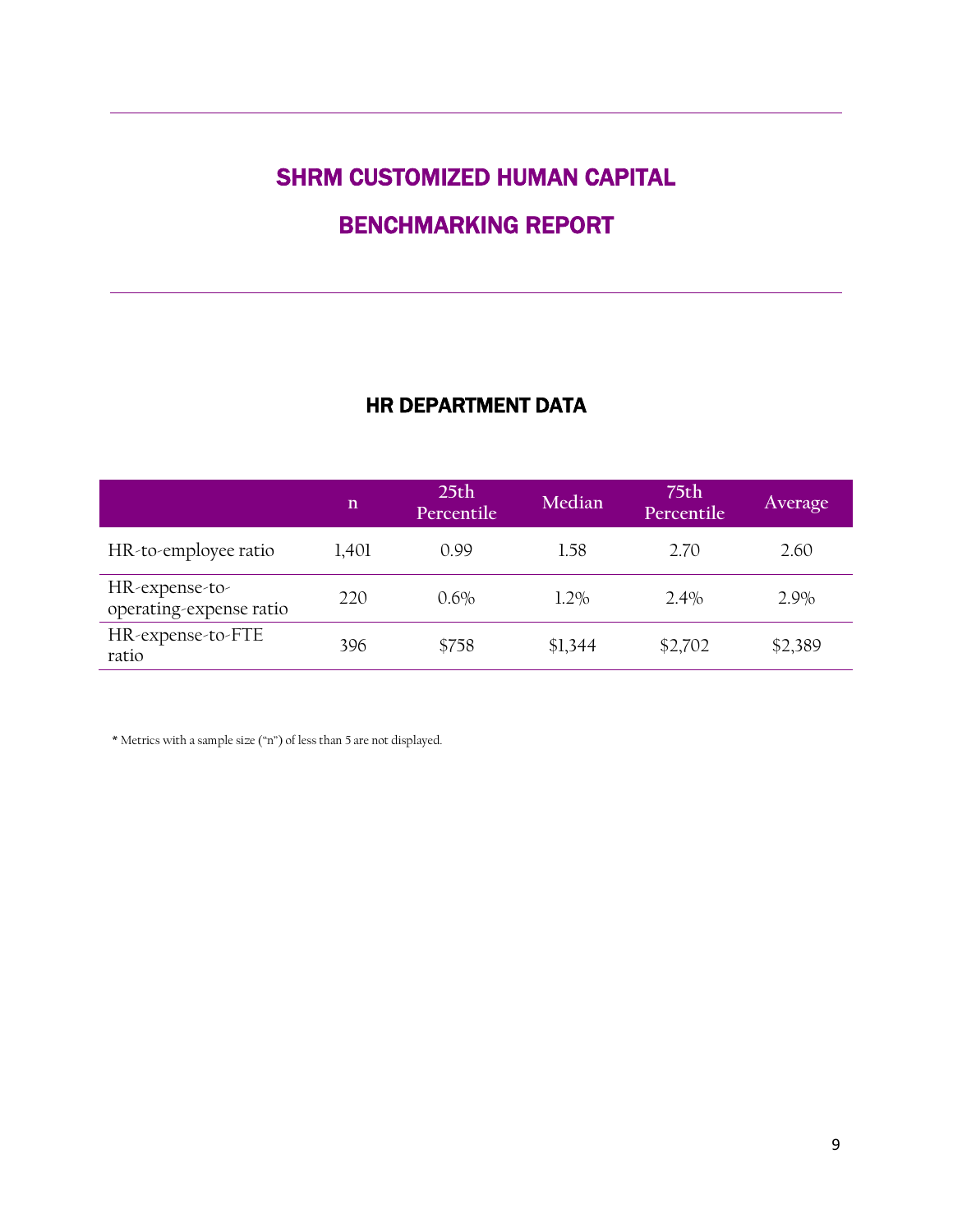# BENCHMARKING REPORT

## COMPENSATION DATA

|                                                  | $\mathbf n$ | 25 <sub>th</sub><br>Percentile | Median  | 75 <sub>th</sub><br>Percentile | Average |
|--------------------------------------------------|-------------|--------------------------------|---------|--------------------------------|---------|
| Annual salary increase                           | 981         | $2.0\%$                        | $3.0\%$ | $3.0\%$                        | 2.8%    |
| Salaries as a percentage<br>of operating expense | 335         | 29.0%                          | 45.0%   | $60.0\%$                       | 43.9%   |
| Target bonus percentage<br>for nonexecutives     | 693         | $0.0\%$                        | 0.0%    | $5.0\%$                        | 3.8%    |
| Target bonus percentage<br>for executives        | 656         | $0.0\%$                        | $0.0\%$ | 10.0%                          | 8.3%    |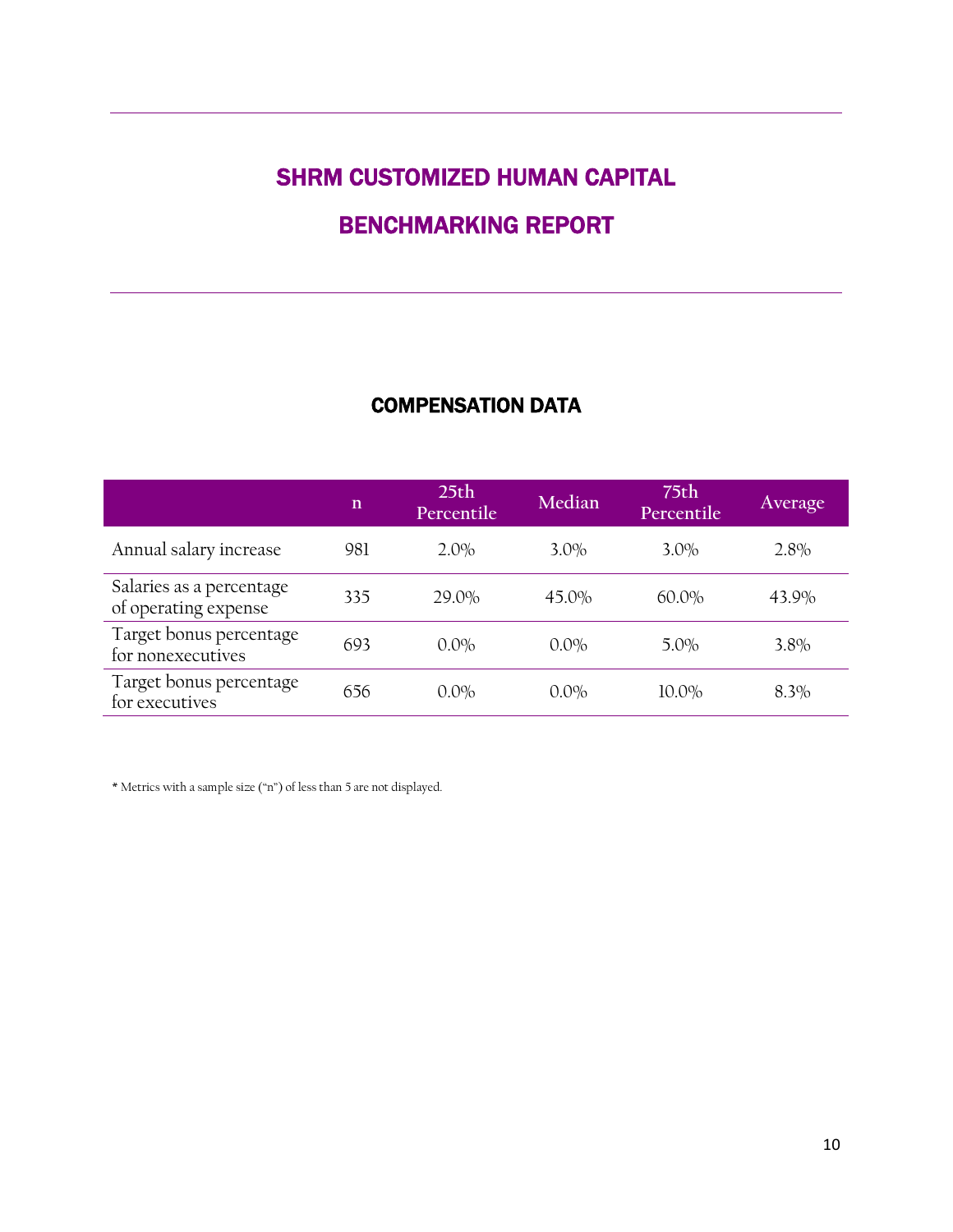# BENCHMARKING REPORT

## EMPLOYMENT DATA

|                                        | $\mathbf n$ | 25 <sub>th</sub><br>Percentile | Median  | 75 <sub>th</sub><br>Percentile | Average |
|----------------------------------------|-------------|--------------------------------|---------|--------------------------------|---------|
| Average employee tenure                | 1,008       | 5 years                        | 8 years | 11 years                       | 8 years |
| Annual overall turnover<br>rate        | 1,175       | $6\%$                          | 14%     | 24%                            | 18%     |
| Annual voluntary<br>turnover rate      | 911         | 4%                             | 9%      | 17%                            | 13%     |
| Annual involuntary<br>turnover rate    | 883         | $1\%$                          | 3%      | 8%                             | $6\%$   |
| Annual high performer<br>turnover rate | 561         | 0%                             | 0%      | 3%                             | 3%      |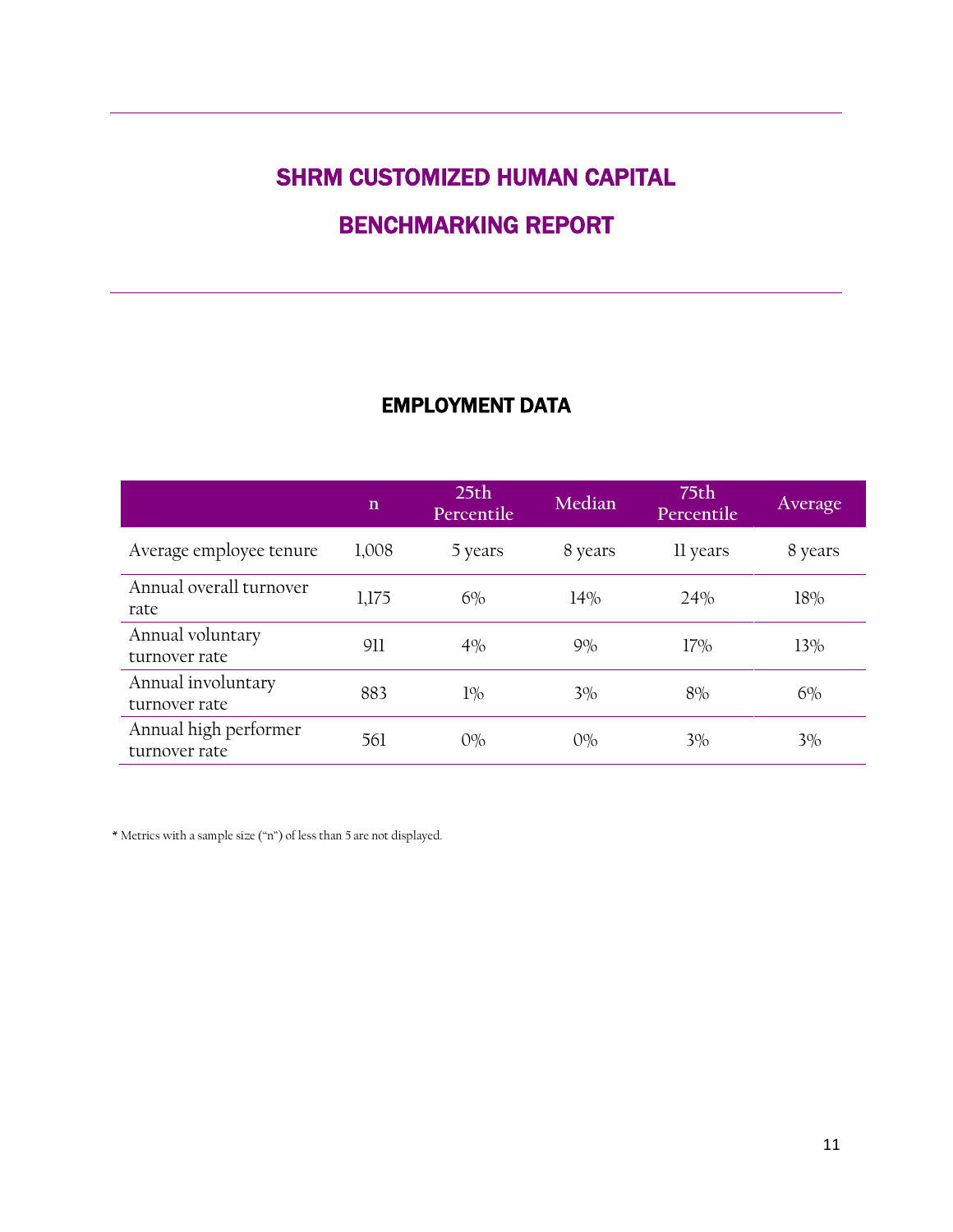# BENCHMARKING REPORT

## EMPLOYMENT DATA

|                   | $\mathbf n$ | 25 <sub>th</sub><br>Percentile | Median | 75th<br>Percentile | Average |
|-------------------|-------------|--------------------------------|--------|--------------------|---------|
| Promotion rate    | 1,093       | 2%                             | 4%     | 8%                 | $6\%$   |
| Transfer rate     | 1,025       | 0%                             | 1%     | 4%                 | 3%      |
| Career path ratio | 874         | 0.50                           | 0.71   | 1.00               | 0.70    |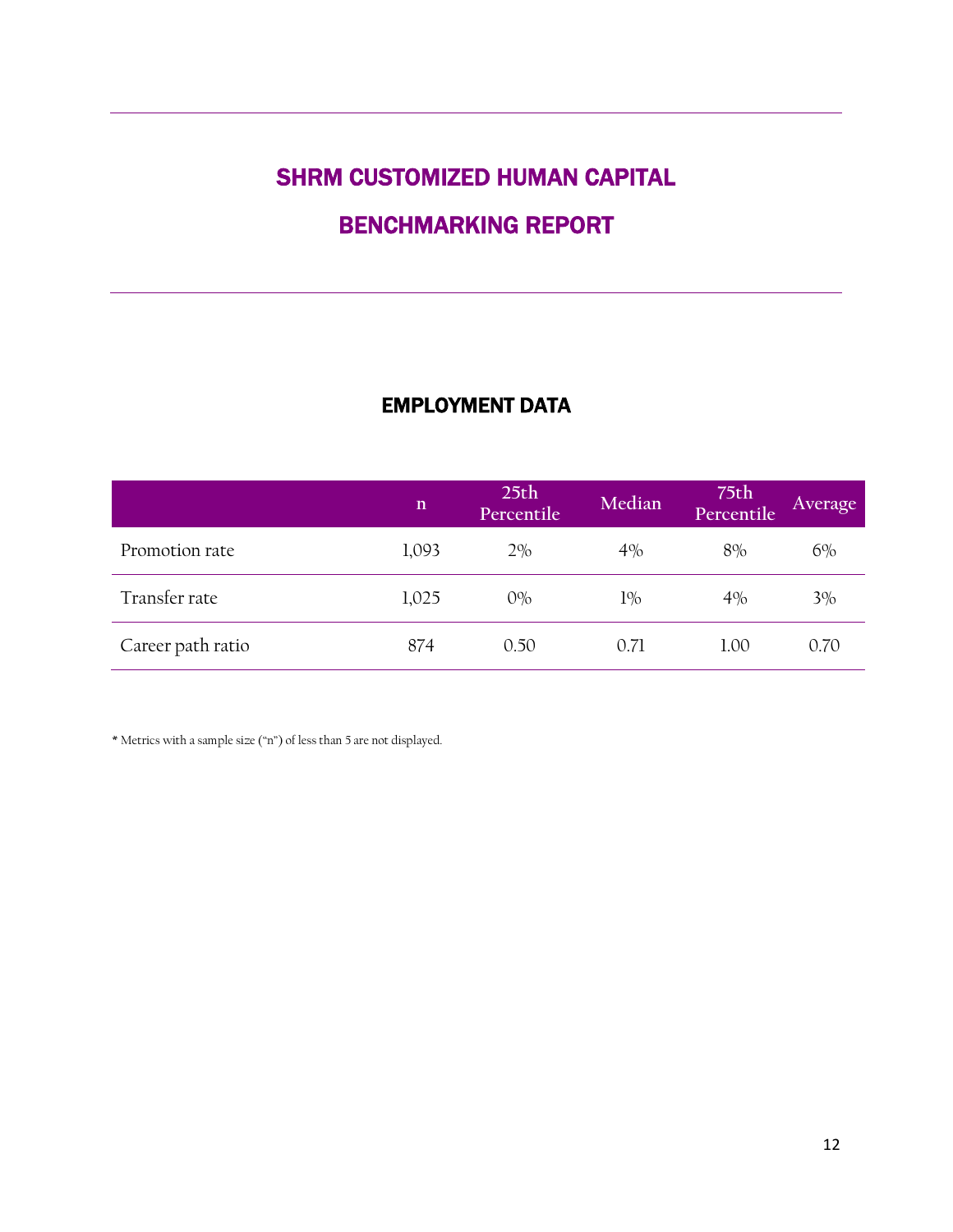# HUMAN CAPITAL GLOSSARY OF METRIC TERMS, DEFINITIONS AND CALCULATIONS

## **Statistical Definitions**

#### **"n"**

The letter "n" in tables and figures indicates the number of respondents to each question. In other words, when it is noted that n = 25, it indicates that the number of respondents was 25.

#### **Percentile**

The percentile is the percentage of responses in a group that have values less than or equal to that particular value. For example, when data are arranged from lowest to highest, the 25th percentile is the point at which 75% of the data are above it and 25% are below it. Conversely, the 75th percentile is the point at which 25% of the data are above it and 75% are below it.

#### **Median (50th percentile)**

The median is the midpoint of the set of numbers or values arranged in ascending order. It is recommended that the median is used as a basis for all interpretations of the

data when the average and median are discrepant.

#### **Average**

The average is the sum of the responses divided by the total number of responses. It is also known as the mean. This measure is affected more than the median by the occurrence of outliers (extreme values). For this reason, the average reported may be greater than the 75th percentile or less than the 25th percentile.

## **Organizational Data**

#### **FTE**

FTE is an abbreviation for full-time equivalent. Full-time equivalents represent the total labor hours invested. To convert part-time staff into FTEs, divide the total number of hours worked by part-time employees during the work year by the total number of hours in the work year (e.g., if the average work week is 37.5 hours, total number of hours in a work year would be 37.5 hours/week x 52 weeks = 1,950).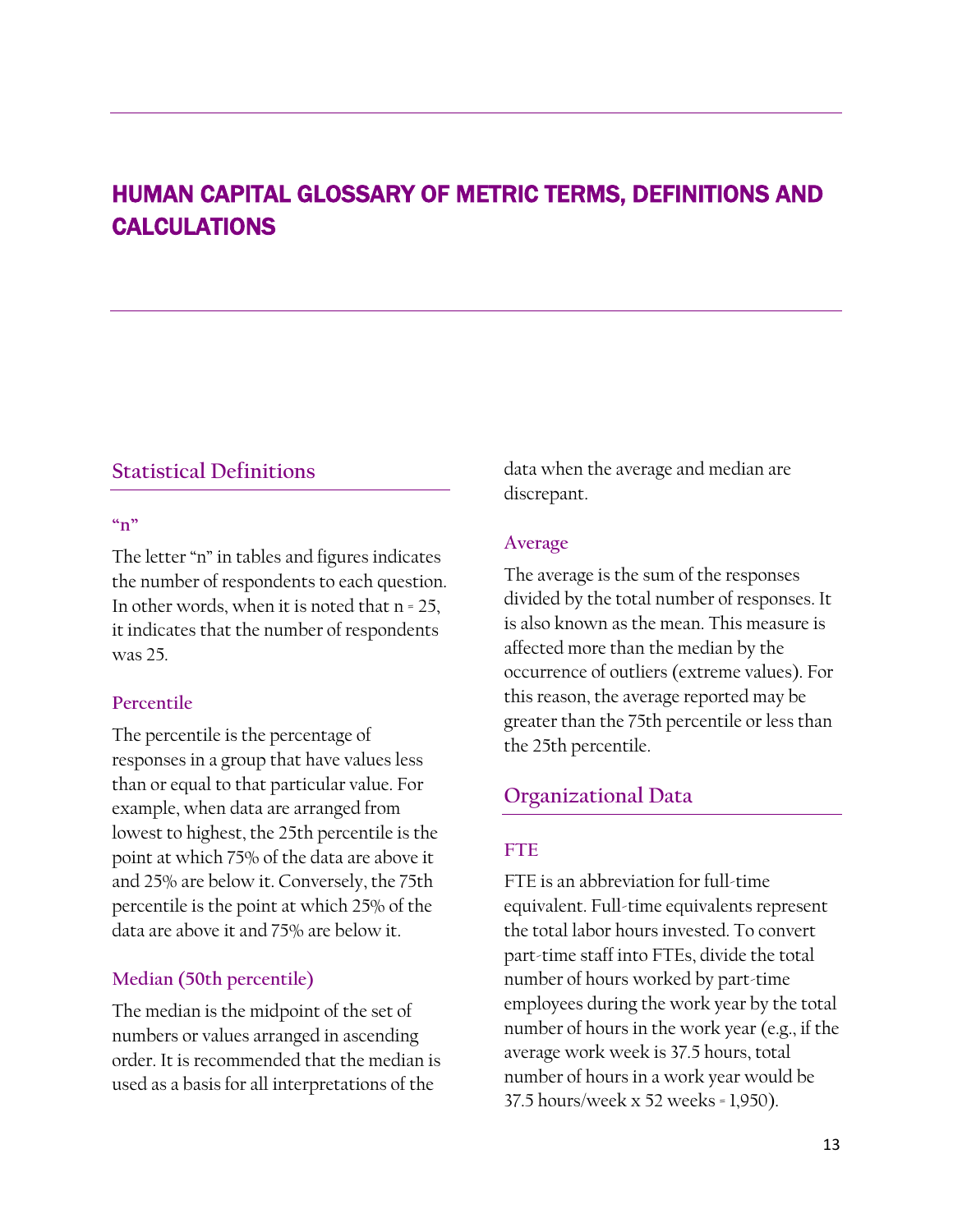Converting the number of employees to FTEs provides a more accurate understanding of the level of effort being applied in an organization. For example, if two employees are job-sharing, the FTE number is only one.

#### **Revenue per FTE**

Revenue per FTE is the total amount of revenue received during an organization's fiscal year divided by the number of FTEs. This ratio conceptually links the time and effort associated with the firm's human capital to its revenue output. If the revenueper-FTE ratio increases, it indicates that there is greater efficiency and productivity because more output is being produced per FTE. If the ratio decreases, it indicates there is less efficiency and productivity.

#### **Net Income Before Taxes per FTE**

Net income before taxes per FTE is the net income before taxes divided by the number of FTEs. It calculates efficiency by taking net income before taxes, which is the difference between gross revenue and expenses, and dividing the outcome by the number of FTEs. Unlike revenue per FTE, which has only one factor—revenue—net income per FTE comprises two factors and is best examined over time.

#### **Gross Profit Margin**

Gross profit margin is the ratio of net income to revenue and expresses an organization's profitability. It is calculated by dividing the organization's net income in a fiscal year by the revenue. The resulting ratio represents the amount of net income

the organization makes (or loses) per dollar of revenue.

## **Positions Included Within the Organization's Succession Plan**

Succession planning varies by organization, and for that reason, these data indicate which positions organizations typically include when conducting succession planning. For example, some organizations may include only executive-level positions for succession planning, while others may include many executive, managerial and supervisory-level positions.

## **Span of Control Data**

## **Span of Control by Position Level**

Span of control by position level is the average number of direct reports per position.

## **HR Department Data**

## **Reporting Structure for the Head of HR**

Reporting structure for the head of HR indicates to what position within the organization the head of HR reports. Occasionally, in very small companies, the head of HR may report to the CFO or head of an operating unit. In larger organizations, the head of HR usually reports to the president or CEO.

## **HR-to-Employee Ratio**

The HR-to-employee ratio provides a more manageable way to compare HR staffing levels between organizations. It represents the number of HR staff per 100 employees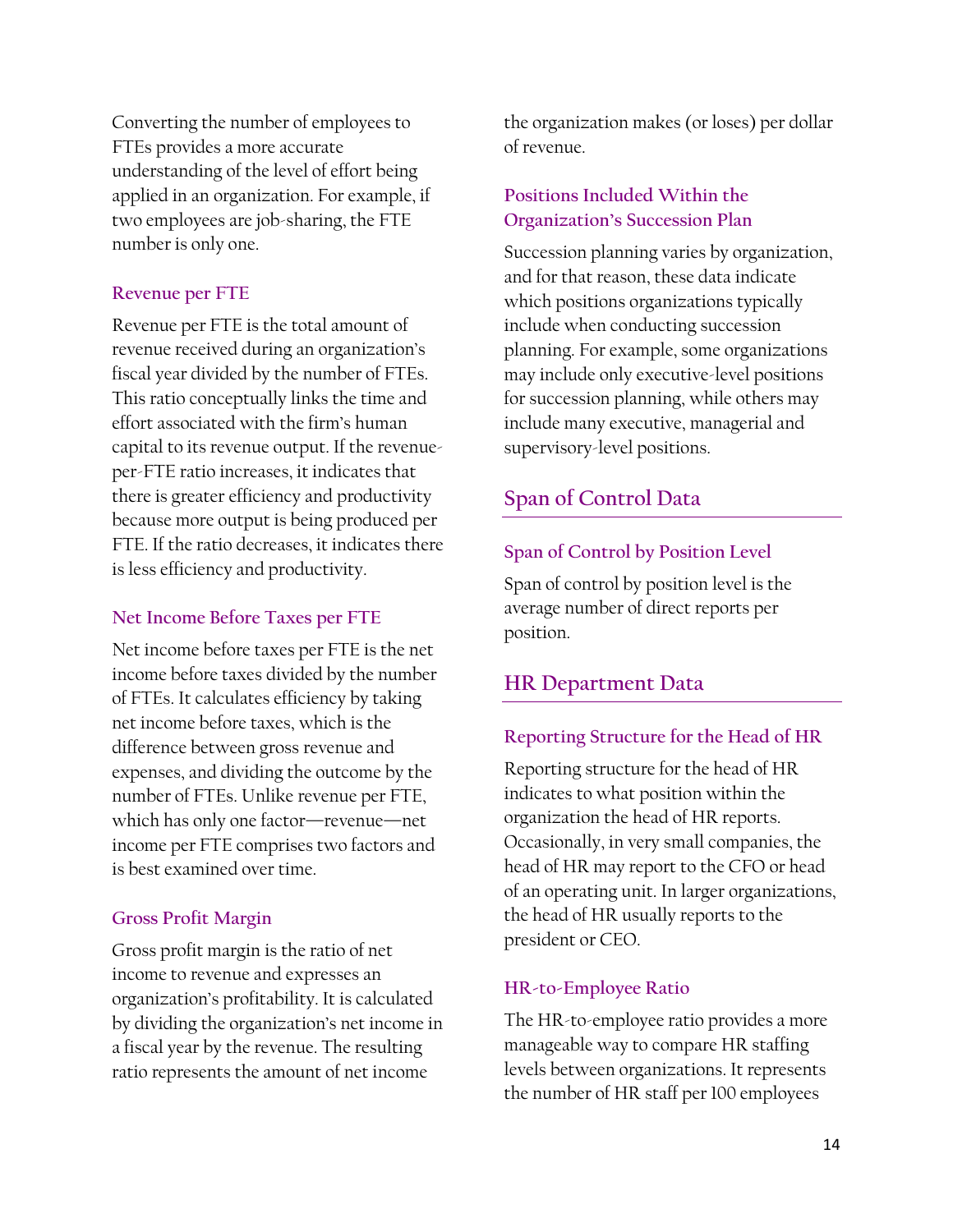supported by HR in the organization. The number is calculated by dividing the number of HR FTEs by the total number of FTEs in the organization and multiplying the outcome by 100:

Total number of HR FTEs x 100 Total number of employee FTEs in the organization

#### **HR-Expense-to-Operating-Expense Ratio**

HR-expense-to-operating-expense ratio is calculated by dividing the organization's total HR expenses by the operating expenses for a given fiscal year. This ratio depicts the amount of HR expenses as a percentage of total operating expenses, which is an indication of the amount of dollars an organization invests in its HR function.

#### **HR-Expense-to-FTE Ratio**

HR-expense-to-FTE ratio represents the amount of human resource dollars spent per FTE in the organization. It is calculated by taking the HR expenses for a given fiscal year and dividing that number by the number of FTEs in the organization.

## **Compensation Data**

#### **Annual Salary Increase**

Annual salary increase is the percentage of increase in salaries that an organization expects to provide to its employees for a given fiscal year.

## **Salaries as a Percentage of Operating Expense**

Salaries as a percentage of operating expense metric is calculated by dividing the total amount of employee salaries by the operating expense for a given fiscal year.

## **Target Bonus Percentage for Nonexecutives**

The target bonus for nonexecutives represents the average percentage of base pay that is targeted to be paid out in cash to nonexecutive staff during a given year.

#### **Target Bonus Percentage for Executives**

The target bonus for executives represents the average percentage of base pay that is targeted to be paid out in cash to executive staff during a given year.

## **Employment Data**

#### **Average Employee Tenure**

Average employee tenure is the average length of employment in years for all regular full- and part-time employees in a given fiscal year. Typically, the more loyal employees are to a firm, the higher the employee tenure. To calculate the employee tenure length, calculate the average number of months all regular full- and part-time employees in a given fiscal year have been employed at an organization and divide that number by 12.

#### **Annual Overall Turnover Rate**

Annual overall turnover rate is the rate at which employees enter and leave a company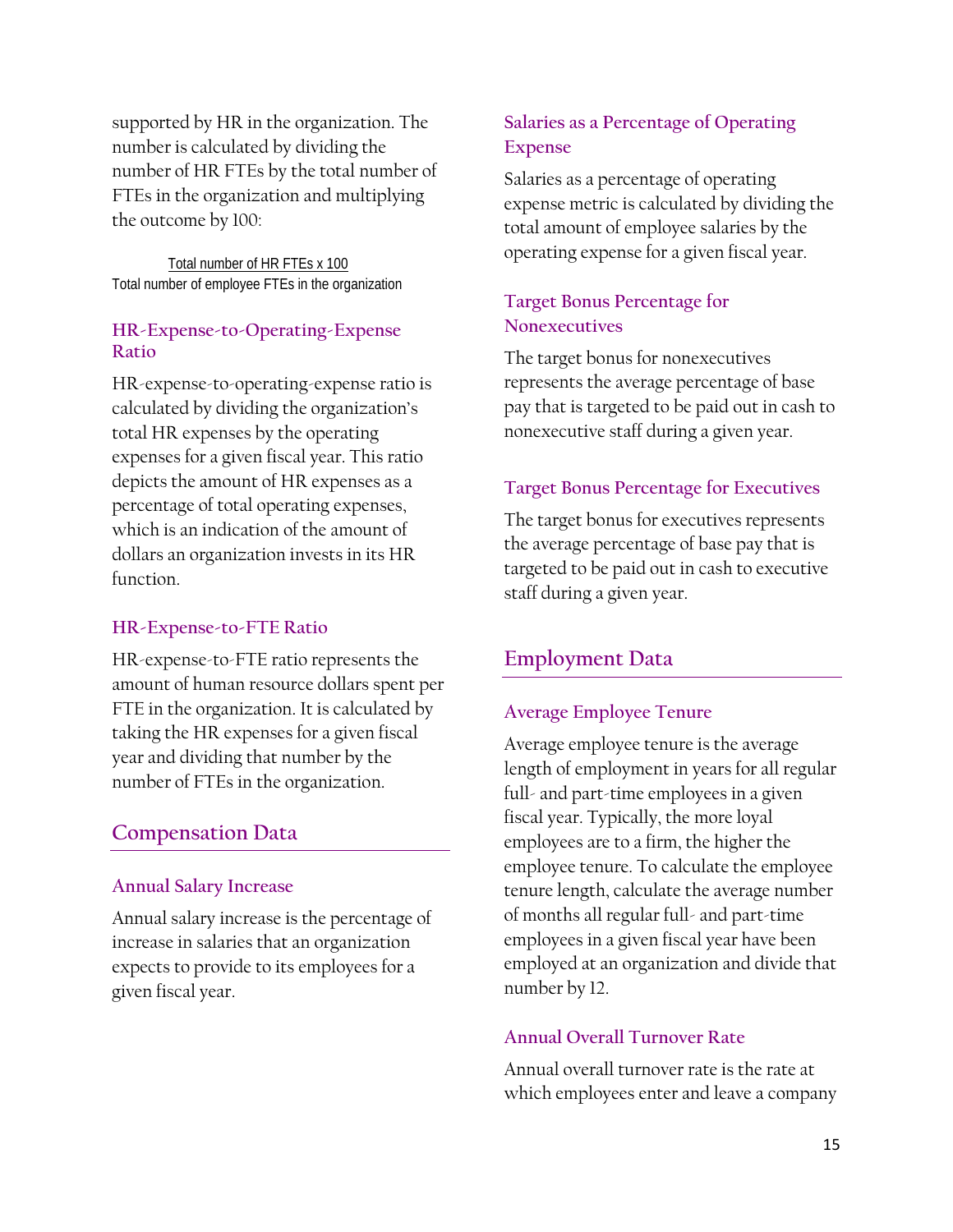in a given fiscal year. Typically, the more loyal employees are to a firm, the lower the turnover rate. To calculate annual turnover, first calculate turnover for each month by dividing the number of separations during the month by the average number of employees during the month and multiplying by 100:  $\#$  of separations during month ÷ average  $\#$  of employees during the month x 100. The annual turnover rate is then calculated by adding the 12 months of turnover percentages together.

#### **Annual Voluntary Turnover Rate**

Annual voluntary turnover rate is the rate at which employees enter and voluntarily leave a company in a given fiscal year. To calculate annual voluntary turnover, first calculate the voluntary turnover for each month by dividing the number of voluntary separations during the month by the average number of employees during the month and multiplying by 100:  $\#$  of voluntary separations during month  $\div$  average  $\#$  of employees during the month x 100. The annual voluntary turnover rate is then calculated by adding the 12 months of voluntary turnover percentages together.

## **Annual Involuntary Turnover Rate**

Annual involuntary turnover rate is the rate at which employees enter and involuntarily leave a company in a given fiscal year. Involuntary terminations typically occur when the organization asks the employee to leave the company. These terminations usually occur as a result of poor performance, layoffs or other reasons. To calculate annual involuntary turnover rate, first calculate involuntary turnover for each

month by dividing the number of involuntary separations during the month by the average number of employees during the month and multiplying by 100:  $\#$  of involuntary separations during month ÷ average  $\#$  of employees during the month x 100. The annual involuntary turnover rate is then calculated by adding the 12 months of turnover percentages together.

## **Annual High Performer Turnover Rate**

Annual high performer turnover rate is the rate at which high performer employees enter and leave a company in a given fiscal year. High performers are employees who receive the highest rating on an organization's performance review system. To calculate annual high performer turnover, first calculate the high performer turnover for each month by dividing the number of high performer separations during the month by the average number of employees during the month and multiplying by 100: # of high performer separations during month  $\div$  average  $\#$  of employees during the month x 100. The annual high performer turnover rate is then calculated by adding the 12 months of high performer turnover percentages together.

#### **Promotion Rate**

Promotion rate is the percentage of employees promoted and is calculated by dividing the total number of promotions in a fiscal year by the total number of employees.

#### **Transfer Rate**

Transfer rate is the percentage of employees who made a lateral move or transfer within the organization. It is calculated by dividing